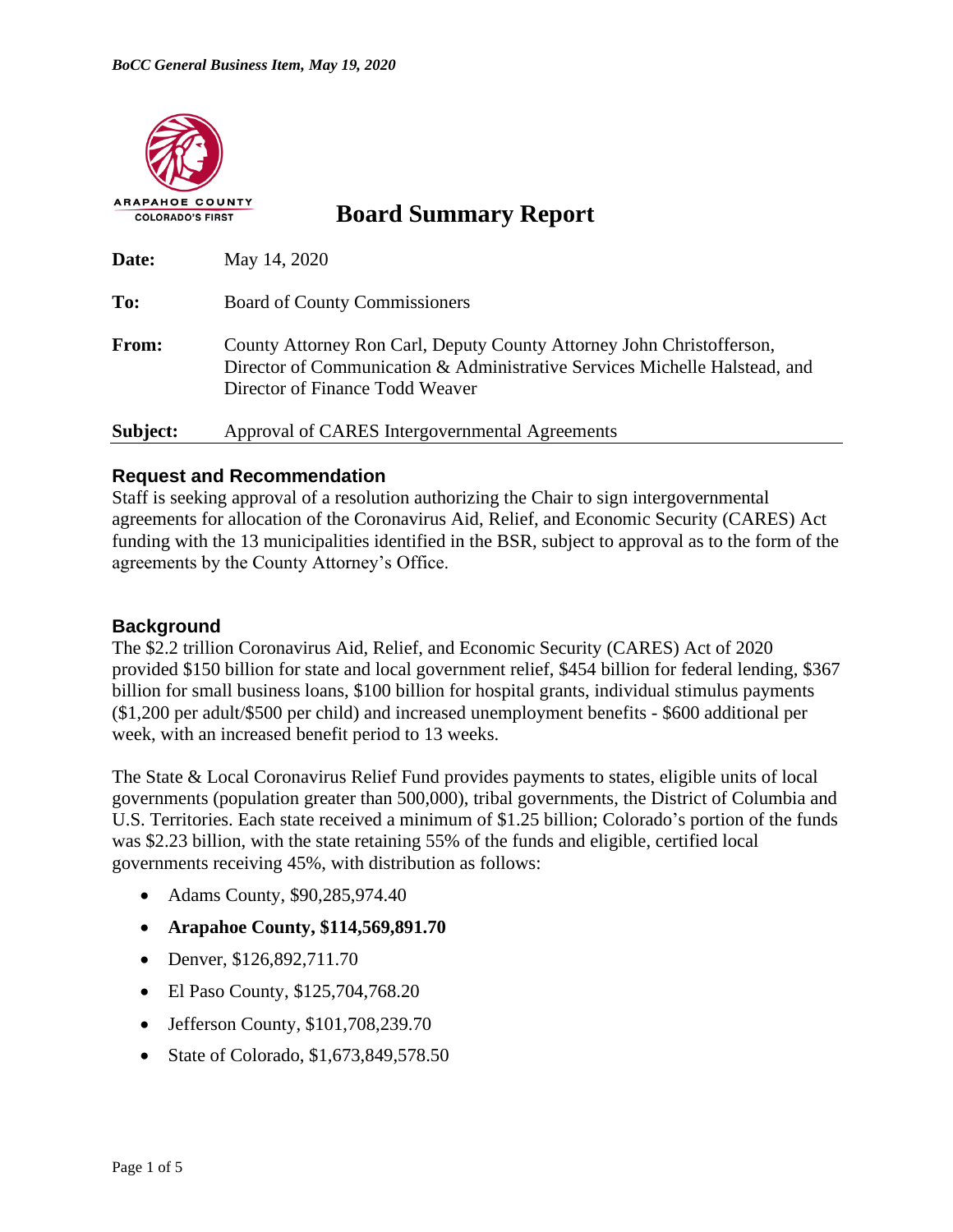# **Funding Requirements**

The CARES Act requires that the payments from the Coronavirus Relief Fund only be used to cover expenses that:

(1) are necessary expenditures incurred due to the public health emergency with respect to the Coronavirus Disease 2019 (COVID–19);

(2) were not accounted for in the budget most recently approved as of March 27, 2020 (the date of enactment of the CARES Act) for the State or government; and

(3) were incurred during the period that begins on March 1, 2020, and ends on December 30, 2020.

The U.S. Treasury noted that expenses must necessary due to the public health emergency (both direct response and second-order effects), may not be used to offset lost tax revenue, and provided the return of unspent funds as of Dec. 30, 2020 to the Treasury. Eligible expenses include:

- Medical Expenses for Public Response to COVID-19 (Hospitals, Temporary Medical Facilities)
- Public Health Expenses (Communication of Public Health Orders, PPE for health and safety workers, disinfection of public facilities, other public safety related to COVID-19)
- Payroll Expenses for public safety, public health, health care, human services, and similar employees whose services are substantially dedicated to mitigating or responding to the COVID-19 public health emergency
- Expenses of actions to facilitate compliance with COVID-19-related public health measures (food delivery, teleworking costs, paid FMLA and sick time, sanitization and improvements for social distancing in jail, mitigation of COVID-19 in homeless populations)
- Economic Support (expenditures related to grants to small businesses)

Ineligible expenses include:

- Damages covered by insurance
- Payroll expenses for those not dedicated to COVID-19 response
- Expenses that are being reimbursed by any other Federal program
- Reimbursement to donors for donated items or services
- Workforce bonuses other than hazard pay or overtime
- Severance pay
- Legal settlements

While the U.S. Treasury has issued limited guidance regarding reimbursable expenses, it made clear the initial recipient of funds (Arapahoe County) will be responsible for the fiduciary requirements of implementation. The guidance also clarified that county's may transfer funds to a city, town, or school district within the county – although not required – provided that the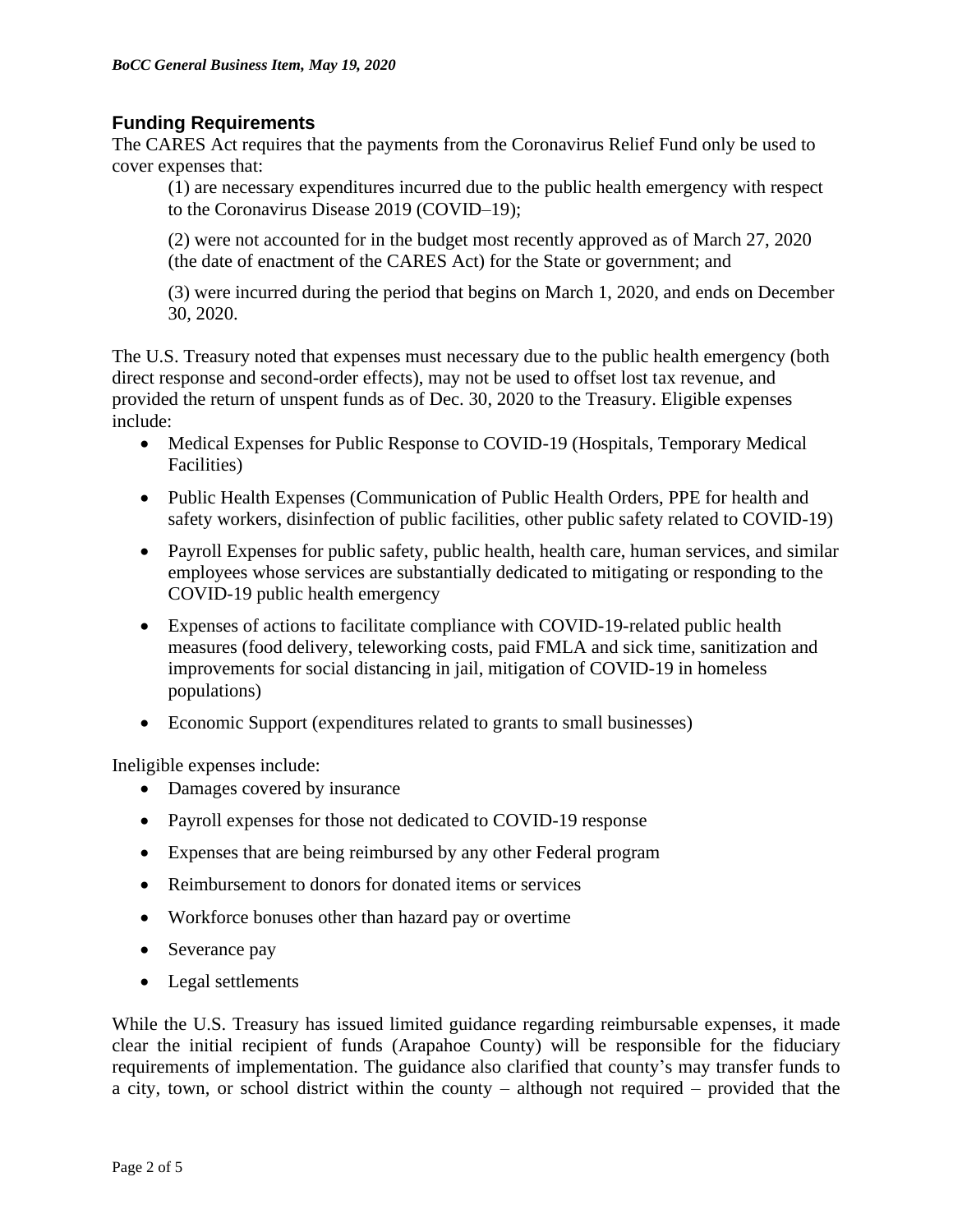transfer qualifies as a necessary expenditure incurred due to the public health emergency and is consistent with the other criteria of section 601(d) of the Social Security Act outlined in the Guidance.

## **Discussion**

The Board of County Commissioners adopted the following objectives to coordinate Arapahoe County's response and recovery efforts, including how to use CARES funding:

- Support the **economic recovery** of our residents and businesses across the county.
- Protect the **health and well-being** of county and municipal employees.
- Increase access to effective and efficient anti-body **testing methods**.
- Support the **most vulnerable residents** across the county.
- **Educate** regarding personal responsibility, situational awareness, and preventive actions including continued social distancing, avoidance of large gatherings, and supports for high risk populations to remain in safe environments.
- Establish **data-driven decision-making model** to assess public health, hospital surge and capacity, and economic success.
- **Fund direct COVID-19 costs** in a manner that minimizes county liability, recognizing multiple grant streams and funding opportunities.

While there is no requirement for Arapahoe County to share any funding – monies were designated for the County to cover its direct expenses – the Board recognized our 13 city and towns also will have increased expenditures due to COVID-19 and committed to share some funding. The Board of County Commissioners also determined any funding distribution would be on a cost-reimbursement model, recognizing the fiduciary expectations from the federal government.

At the direction of the Board of County Commissioners, staff has met with city and town managers to discuss how Arapahoe County's CARES funding could be distributed to maximize the benefit for constituents.

Staff proposed five different allocation models for municipal consideration and input. Cities wanted to leave the door open to future discussions around regional program collaboration, but their preferred approach is to localize programs and services. A majority of cities recommended a 45-55% funding split, with the cities receiving 45% of the funds (based on population, with the county receiving 55% of funds. Greenwood Village instead proposed a municipal maximum, which would have reduced the county's allocation in favor of maximizing funding amounts for municipalities.

Staff is recommending a 45-55% funding allocation split for a variety of reasons:

- Consistent methodology with how CARES Act allocated between state and local funding.
- Consistent methodology with adjacent counties (Adams, El Paso, Jefferson).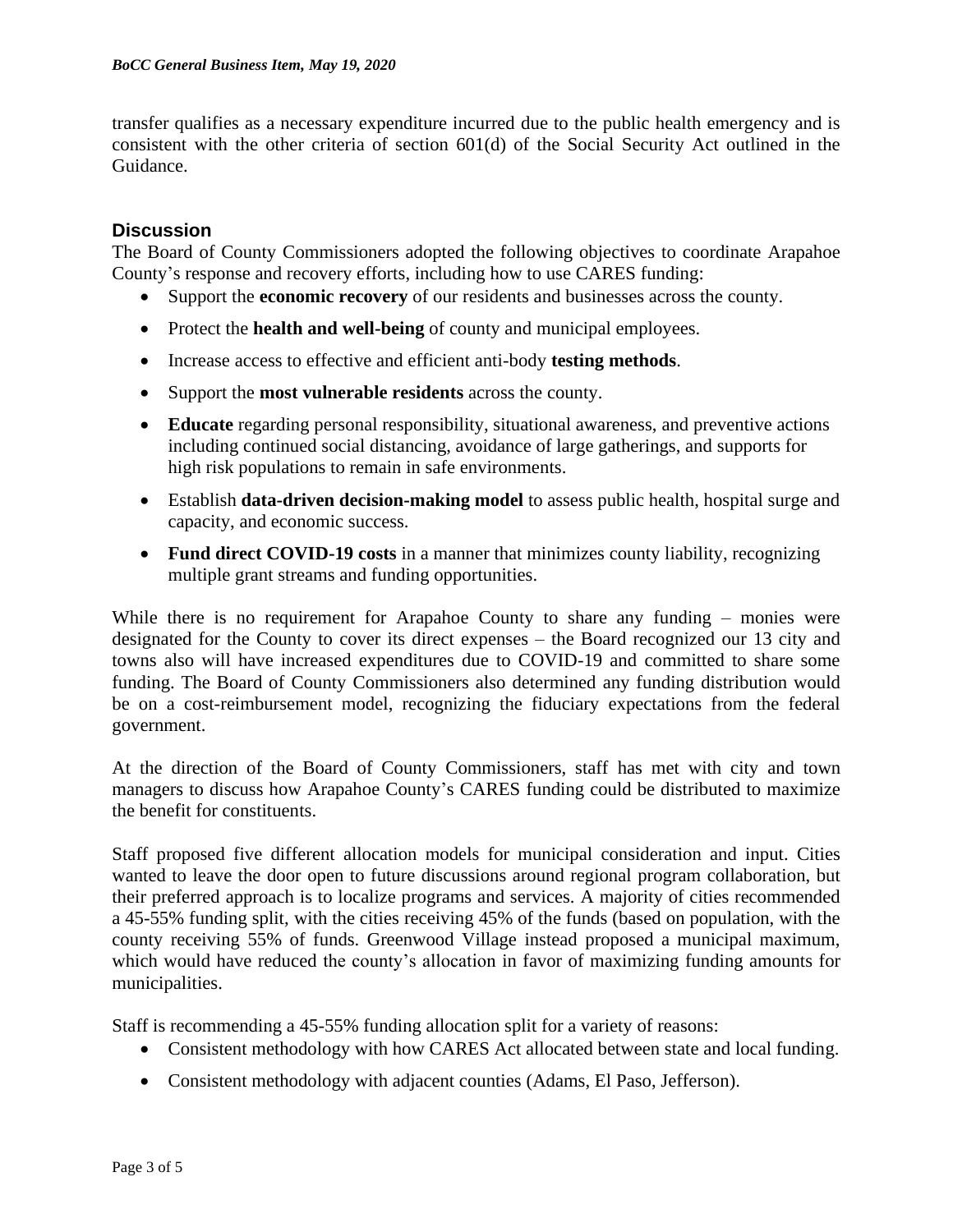• Acknowledges broad countywide needs and responsibilities, while recognizing per capita municipal funding and local needs.

Under this methodology, the allocation is as follows, using population data from the 2018 State Demography Office ‐ County and Municipal Timeseries:

| <b>Total Allocation</b> |
|-------------------------|
|-------------------------|

\$114,569,892

Arapahoe County Allocation (55%) \$63,013,441

| <b>Municipality</b>        | <b>Population</b> | <b>Population %</b> | <b>Allocation</b> |
|----------------------------|-------------------|---------------------|-------------------|
| Aurora (part)              | 324,427           | 58.4%               | \$30,125,545      |
| Bennett (part)             | 385               | 0.1%                | \$35,750          |
| Bow Mar (part)             | 665               | 0.1%                | \$61,750          |
| Centennial                 | 110,833           | 20.0%               | \$10,291,697      |
| Cherry Hills Village       | 6,643             | 1.2%                | \$616,854         |
| <b>Columbine Valley</b>    | 1,480             | 0.3%                | \$137,429         |
| Deer Trail                 | 730               | 0.1%                | \$67,786          |
| Englewood                  | 34,612            | 6.2%                | \$3,213,991       |
| Foxfield                   | 777               | 0.1%                | \$72,150          |
| Glendale                   | 5,020             | 0.9%                | \$466,146         |
| Greenwood Village          | 16,147            | 2.9%                | \$1,499,373       |
| Littleton (part)           | 45,222            | 8.1%                | \$4,199,211       |
| Sheridan                   | 8,279             | 1.5%                | \$768,769         |
| <b>Unincorporated Area</b> | 96,125            | 0%                  | \$0               |
|                            | 555,220           | 100.0%              | \$51,556,451      |

The Board concurred with this approach, with a request to establish a set-aside for additional, qualified needs for communities beyond their allocation, focusing on smaller communities, commuter and vulnerable populations.

# **Intergovernmental Agreement**

The intergovernmental agreement outlines the requirements for each of the 13 local governments to access their allocation of funds through a cost-reimbursement model. All of the County's response and recovery efforts will be branded as Arapahoe County CARES, providing a consistent approach to document/highlight how funding is being spent across the county, including local efforts funded by these dollars.